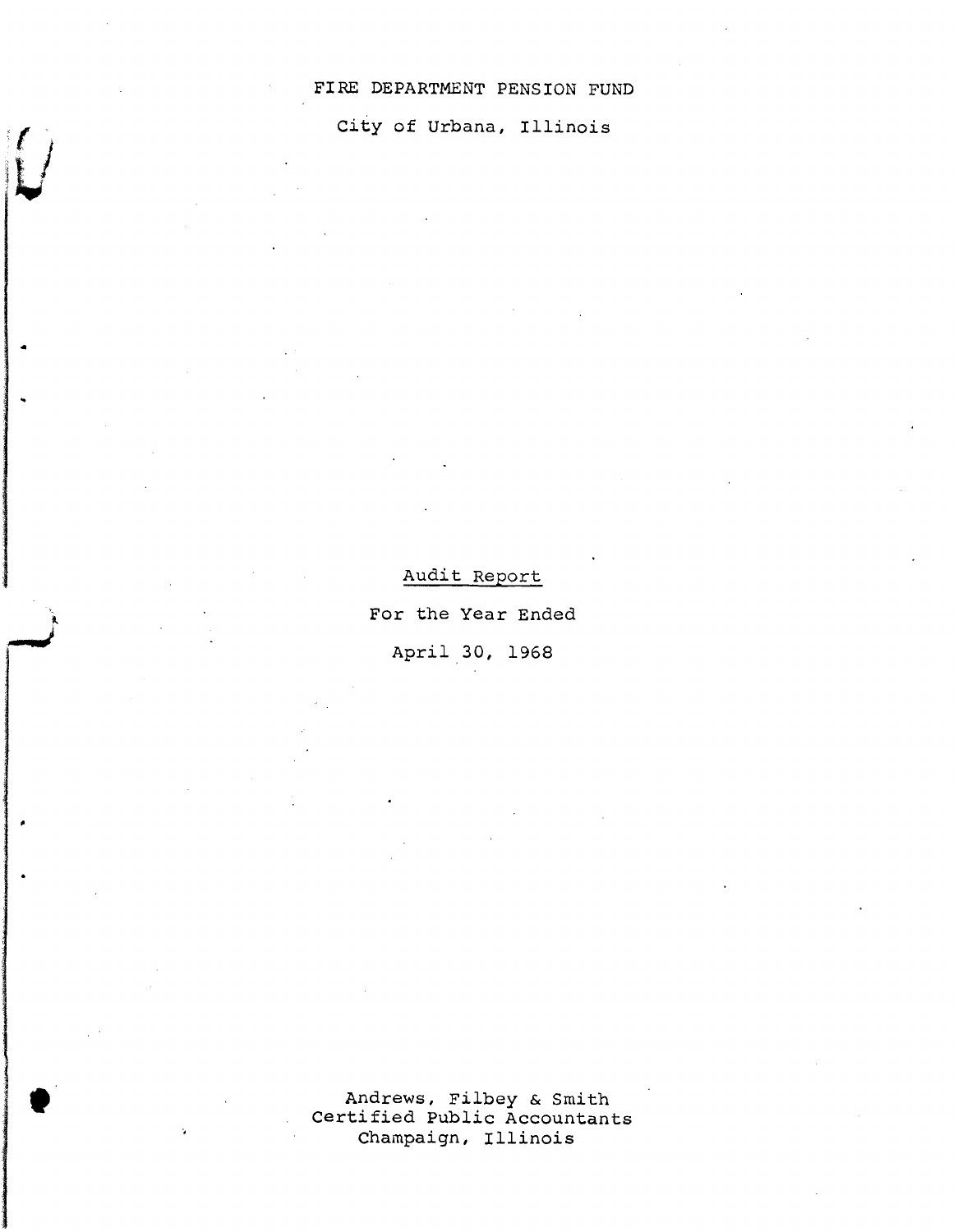# .J CONTENTS

 $\epsilon$ ,

t

| Letter of Transmittal and Auditors' Opinion                                                                                           |   |
|---------------------------------------------------------------------------------------------------------------------------------------|---|
| Comparative Statement of Financial Position<br>(Cash Basis) (Exhibit A)                                                               |   |
| Comparative Statement of Revenue Receipts,<br>Expenditures and Fund Balance (Cash Basis)<br>$(Exhibit B) \ldots \ldots \ldots \ldots$ |   |
| Comparative Statement of Cash Receipts and Dis-<br>bursements (Exhibit C)<br>.                                                        | 6 |
| Tax Levy Information                                                                                                                  |   |

## Page

- 2 -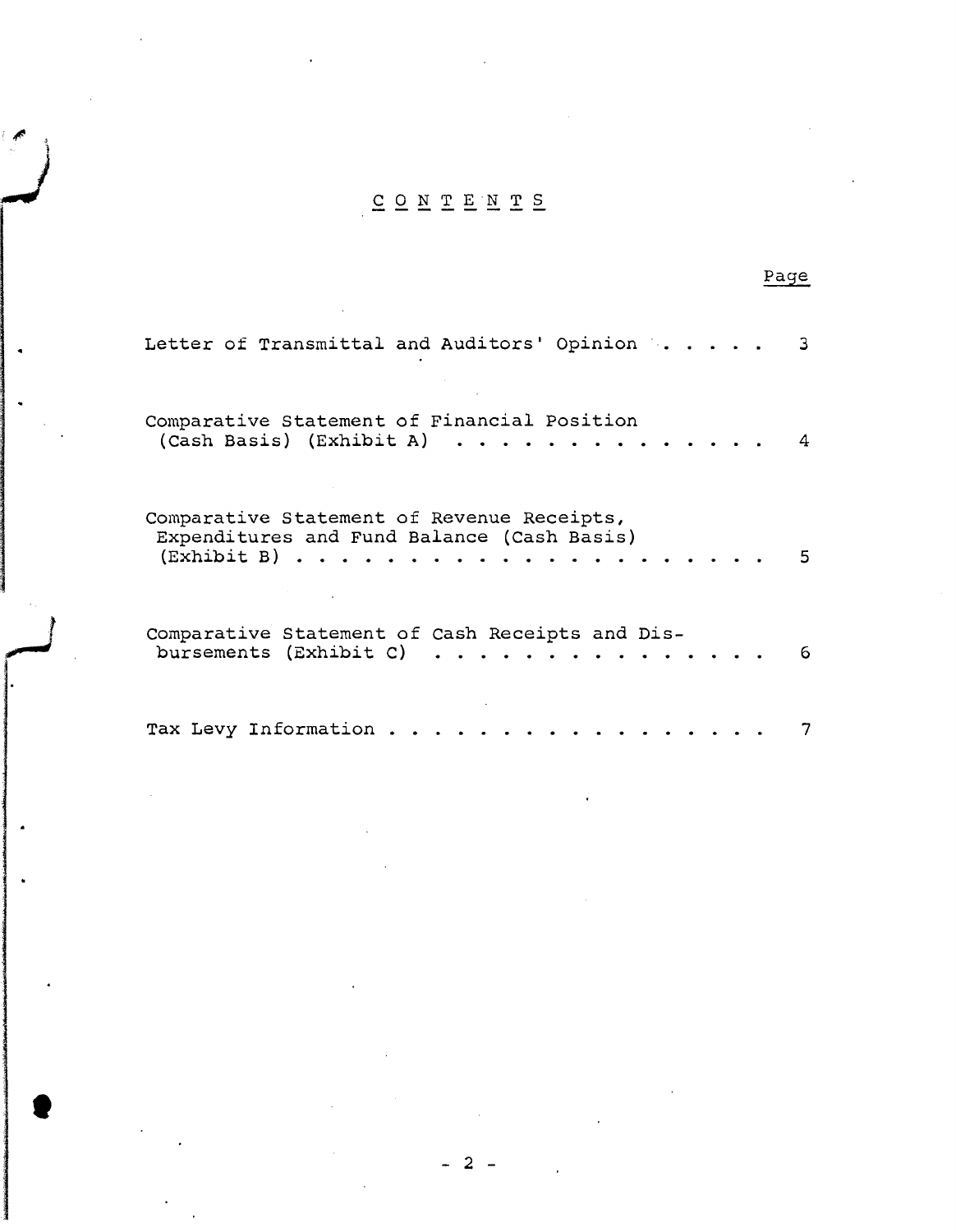## **ANDREWS, FILBEY & SMITH**

*Certified Public Accou.ntants*

J. H. Andrews, C.P.A. N. V. Filbey, C.P.A. Robert H. Smith, C.P.A. Warren D. Summers, C.P.A. Rex Abolt, C.P.A.

Robert R. Allen, C.P.A. Hugh B. Good, C.P.A.

#### May 27, 1968 Telephone (217) 356-8315

*Park Circle Professional Building*

S07 South Second Street Champaign, Illinois 61820

Board of Trustees Fire Department Pension Fund Urbana, Illinois

#### Gentlemen:

I, " Marketing<br>Marketing •

We have examined the Statement of Financial Position (Cash Basis) of the Fire Department Pension Fund of Urbana, Illinois as of April 30, 1968, and the related Statement of Revenue Receipts, Expenditures and Fund Balances resulting from cash transactions for the year then ended. Our examination was made in accordance with generally accepted auditing standards and accordingly included such tests of the accounting records and such other auditing procedures as we considered necessary in the circumstances.

In our opinion, the accompanying statements present fairly the assets and fund balance of the Fire Department Pension Fund of Urbana, Illinois as of April 30, 1968 resulting from cash transactions, and the income collected and expenses disbursed during the year then ended, on a basis consistent with that of the preceding year.

Very truly yours,

Very truly yours,<br>Andrews Filley of Smith

Certified Publ $\widetilde{\vphantom{1}}$  Publ $\widetilde{\vphantom{1}}$  Accountants

 $3 -$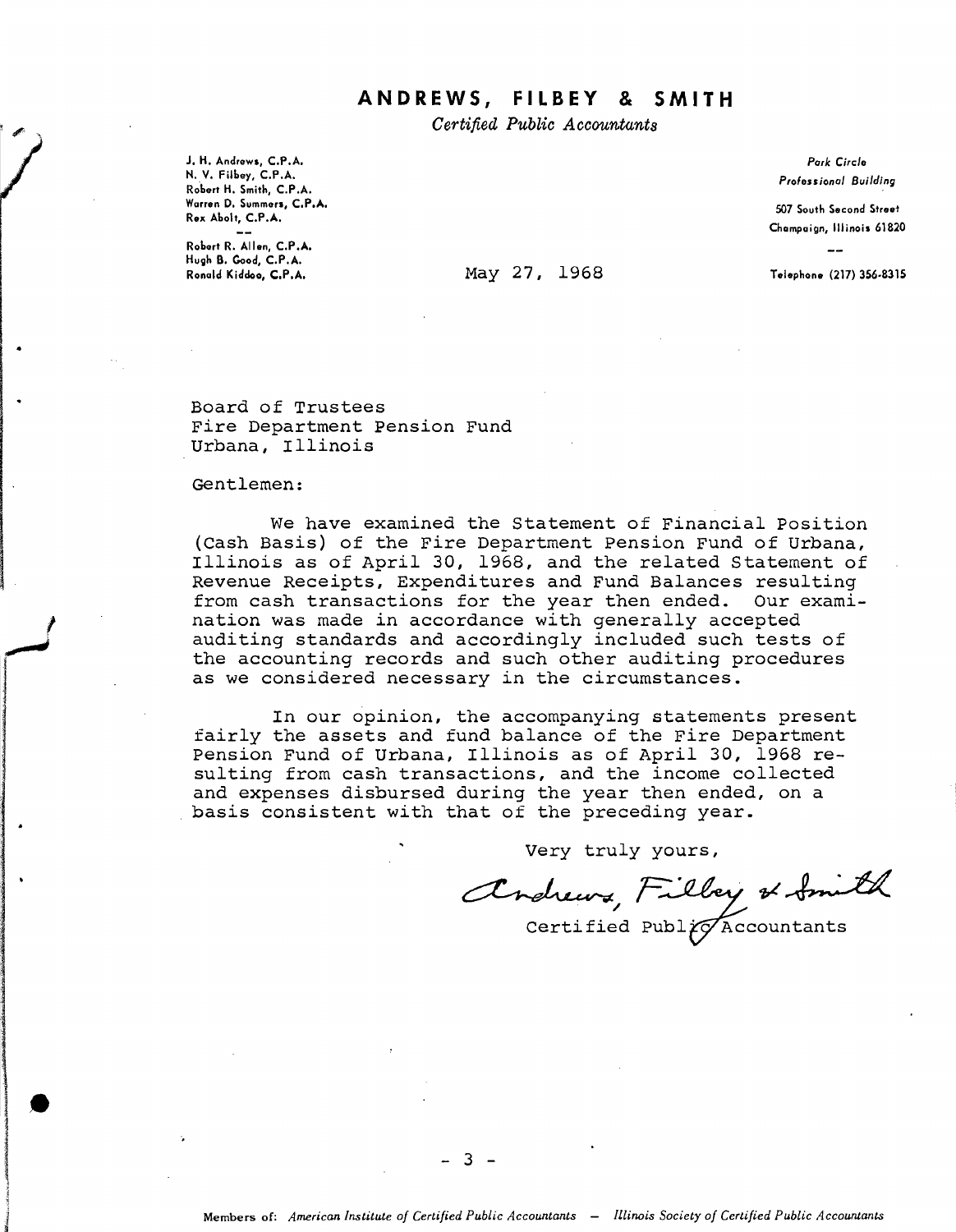COMPARATIVE STATEMENT OF FINANCIAL POSITION (CASH BASIS)

Board of Trustees of the Fire Department Pension Fund Of the city of Urbana, Illinois

April 30, 1968 and April 30, 1967

#### ASSETS

|                                                                 | April 30             |                            | Increase                 |  |
|-----------------------------------------------------------------|----------------------|----------------------------|--------------------------|--|
|                                                                 | 1968                 | 1967                       | (Decrease)               |  |
| Cash in Bank<br>Savings Account                                 | 1,572.27<br>1,674.45 | 1,409.23<br>S.<br>1,219.86 | 163.04<br>- \$<br>454.59 |  |
| Certificate of Deposit<br>Shares in Savings & Loan,             | 10,000.00            | 10,000.00                  |                          |  |
| at Cost<br>U.S. Government Securities,                          | 58,000.00            | 49,500.00                  | 8,500.00                 |  |
| at Cost<br>Stocks (Market Value on<br>April 30, 1968, \$4,700), | 41,898.72            | 41,898.72                  |                          |  |
| at Cost                                                         | 2,443.75             | 2,443.75                   |                          |  |
| Total Assets                                                    | \$115,589.19         | \$106,471.56               | 9,117.63                 |  |

#### LIABILITIES AND FUND BALANCE

| Statutory Reserve (See      |                                         |          |
|-----------------------------|-----------------------------------------|----------|
| Note 1)                     | \$29,443.39\$329,443.39\$               | $\sim$   |
| Amount in excess of Reserve | 86,145.80 77,028.17                     | 9,117.63 |
| Total Fund Balance          | $$115,589.19$ $$106,471.56$ $$9,117.63$ |          |

Notes:

•

- . 1. The statutory reserve *is* not an actuarially determined figure nor *is* it intended to represent one.
	- 2. The principal asset not listed *is* taxes receivable collectible during the next fiscal year.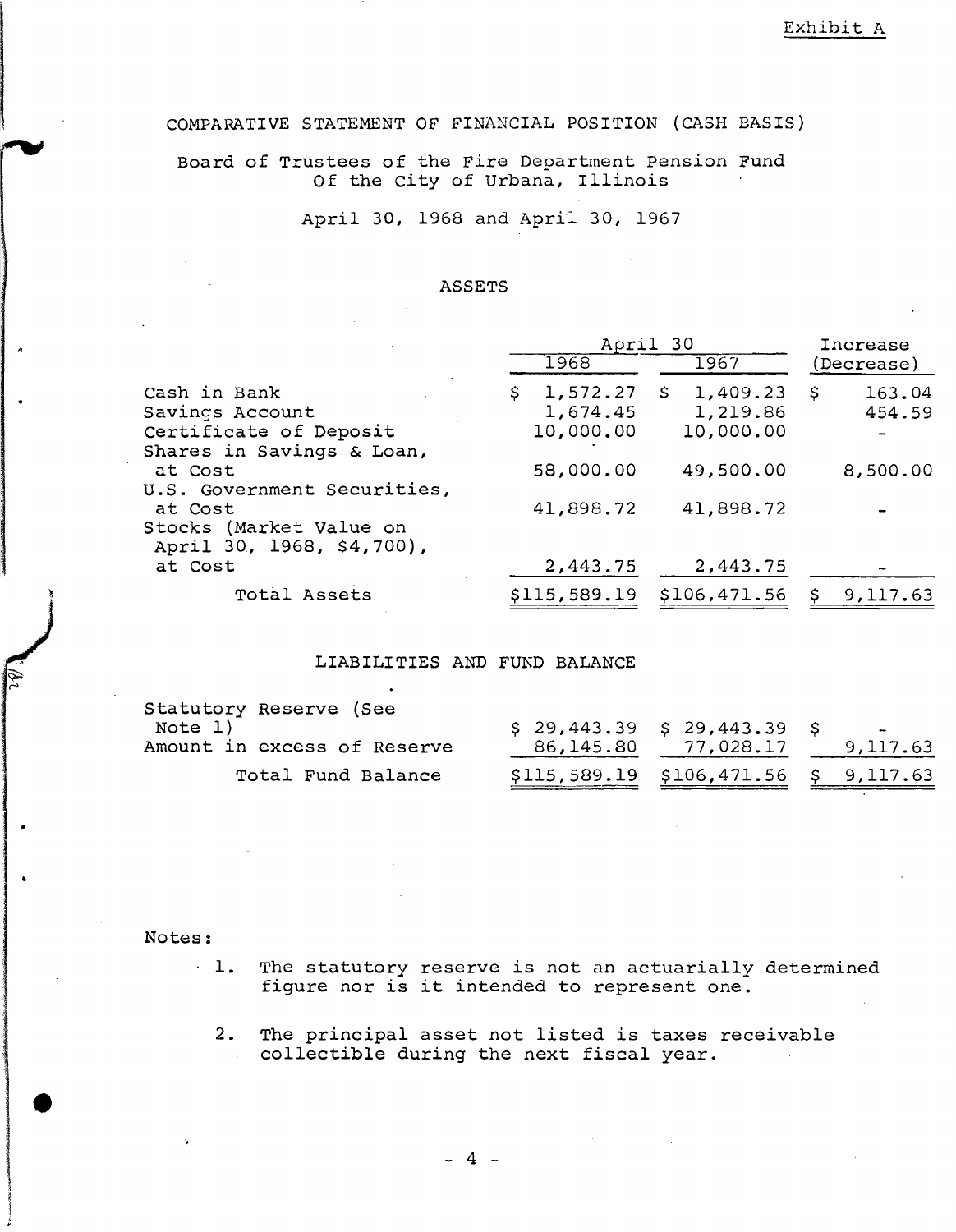COMPARATIVE STATEMENT OF REVENUE RECEIPTS, EXPENDITURES AND FUND BALANCES (CASH BASIS)

**●** 

Board of Trustees of the Fire Department Pension Fund Of the city of Urbana, Illinois

For the Years Ended April 30, 1968 and April 30, 1967

|                                                                                                                   | Year Ended<br>April 30                        |                                                       | Increase                                        |
|-------------------------------------------------------------------------------------------------------------------|-----------------------------------------------|-------------------------------------------------------|-------------------------------------------------|
|                                                                                                                   | 1968                                          | 1967                                                  | (Decrease)                                      |
| Revenue Receipts                                                                                                  |                                               |                                                       |                                                 |
| Taxes<br>Licenses<br>Salary Deductions<br>Interest on U. S. Bonds<br>and Notes                                    | \$19,710.59<br>338.17<br>8,216.50<br>1,867.50 | \$18,287.88<br>$358.51$ (<br>7,605.56<br>$6,033.84$ ( | S<br>1,422.71<br>20.34)<br>610.94<br>4, 166.34) |
| Interest on Building and Loan<br>Shares<br>Dividends<br>Interest on Savings Account<br>Interest on Certificate of | 2,444.28<br>224.00<br>54.59                   | 1,922.50<br>212.00<br>47.34                           | 521.78<br>12.00<br>7.25                         |
| Deposit<br>Total Revenue                                                                                          | 650.00<br>33,505.63                           | 400.00<br>34,867.63                                   | 250.00<br>1,362.00)                             |
| Expenditures<br>Pensions Paid<br>Auditing Expense<br>Bank Fees and Miscellaneous                                  | 24,177.00<br>205.00<br>6.00                   | 23,751.60<br>170.00<br>45.20                          | 425.40<br>35.00<br>39.20                        |
| Refunds to Participants<br>Total Expenditures                                                                     | 24,388.00                                     | 2,652.38<br>26,619.18                                 | 2,652.38)<br>2,231.18)                          |
| Excess of Revenue Over<br>Expenditures                                                                            | 9,117.63                                      | 8,248.45                                              | 869.18                                          |
| Fund Balance at Beginning of<br>Year                                                                              | 106,471.56                                    | 98,223.11                                             | 8,248.45                                        |
| Fund Balance at End of Year                                                                                       | \$115,589.19                                  | \$106,471.56                                          | 9,117.63<br>\$.                                 |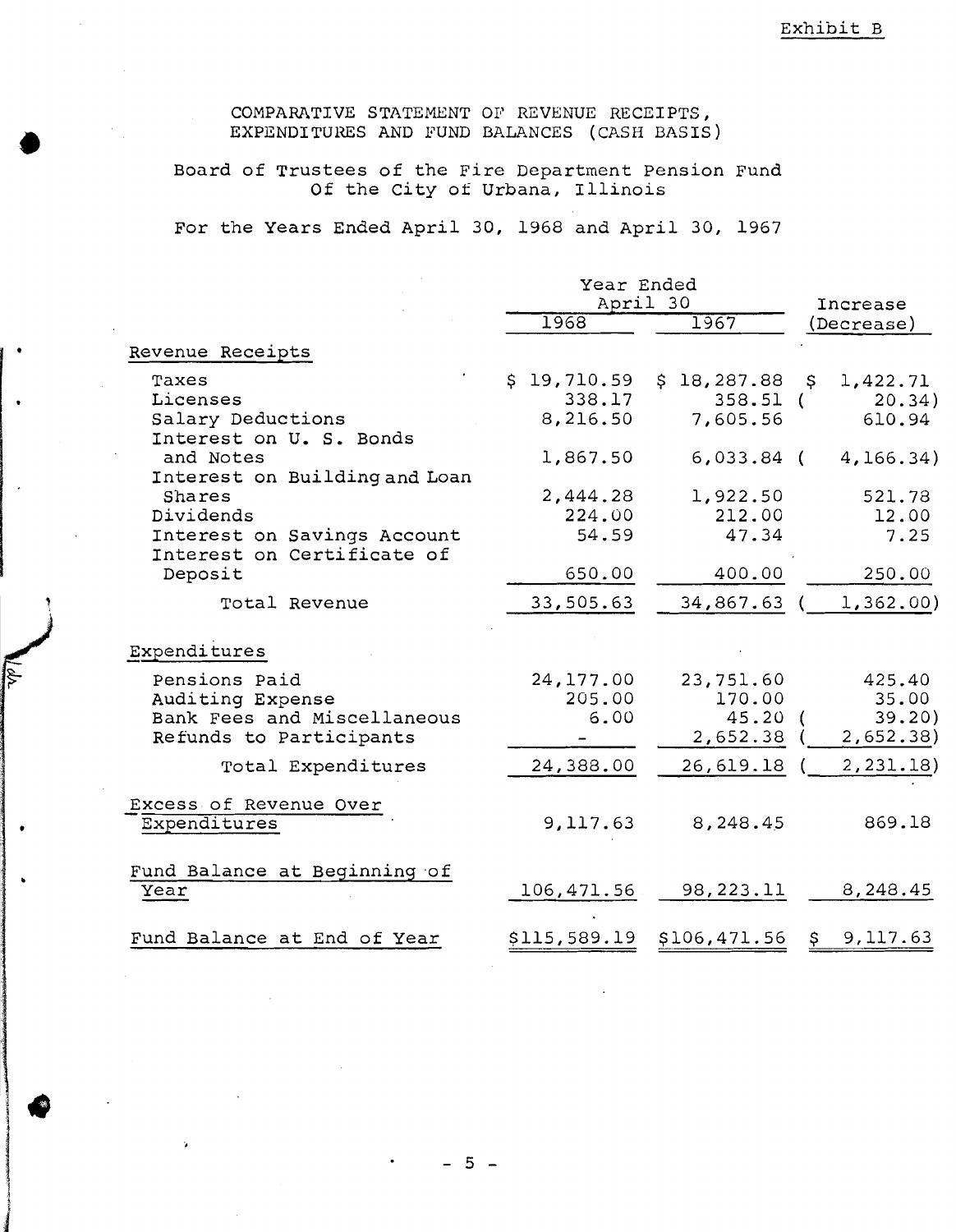### COMFARATIVE STATEMENT OF CASH RECEIPTS AND DISBURSEMENTS

**•** 

•

Board of Trustees of the Fire Department Pension Fund Of the city of Urbana, Illinois

> For the Years Ended April 30, 1968 and April 30, 1967

|         |                                                                            | Year Ended April 30   |                        |
|---------|----------------------------------------------------------------------------|-----------------------|------------------------|
|         |                                                                            | 1968                  | 1967                   |
|         | Cash in Bank, Beginning of Year                                            | 1,409.23              | 2,627.62<br>S.         |
|         | Receipts                                                                   |                       |                        |
|         | Total Revenue Receipts (See<br>Exhibit B)<br>Less Interest Income Credited | 33,505.63             | 34,867.63              |
|         | Directly to Investments                                                    | 454.59)               | 47.34)                 |
|         | Net Received in Checking<br>Account                                        | 33,051.04             | 34,820.29              |
|         | Treasury Notes Liquidated                                                  |                       | 15,120.00              |
|         | Total Receipts                                                             | 33,051.04             | 49,940.29              |
| ri<br>P | Total Cash to be Accounted<br>For                                          | 34,460.27             | 52,567.91              |
|         | Disbursements                                                              |                       |                        |
|         | Expenditures for Pensions, etc.<br>(See Exhibit B)<br>Investments Acquired | 24,388.00<br>8,500.00 | 26,619.18<br>24,539.50 |
|         | Total Disbursements                                                        | 32,888.00             | 51,158.68              |
|         | Cash in Bank, End of Year                                                  | 1,572.27              | 1,409.23<br>S.         |